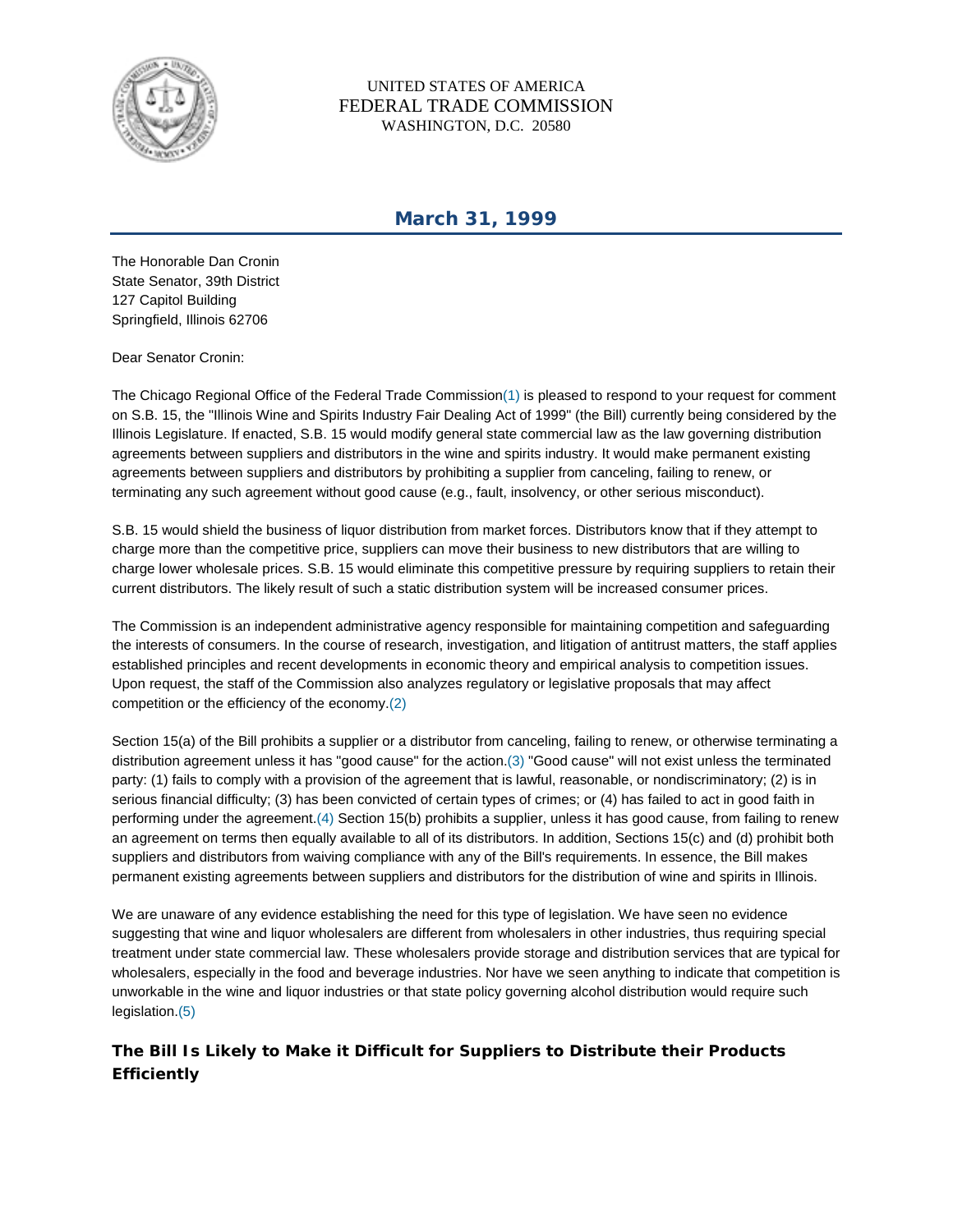Although the Bill applies equally to suppliers and distributors, the Bill's restrictions are likely to make it difficult for suppliers to distribute their products efficiently. By providing that distributors cannot be terminated except for fault, insolvency or other serious misconduct, the Bill is likely to prevent suppliers from reacting quickly and efficiently to changes in supply and demand conditions. Thus, suppliers might be unable to restructure distribution networks that have become obsolete. The higher prices associated with such inefficiencies would presumably be passed on to consumers.

The constraining effects of the Bill might be severe in areas where suppliers have established exclusive sales territories for their distributors. Because Section 15 of the Bill prohibits the supplier from terminating or refusing to renew an agreement except under limited circumstances, a supplier that has assigned an exclusive sales territory may not be able to create new distributorships in that territory without triggering a claim from the existing distributor alleging that its exclusive territory is being terminated or reduced.

As a result of the proposed Bill, suppliers also might find it difficult to improve their distribution networks by consolidating territories to achieve scale efficiencies. Even though a supplier may have legitimate and procompetitive business reasons for wanting to modify, reduce, or eliminate a distributor's territory, it could not act in the absence of the distributor's fault or insolvency. Furthermore, even in some cases of distributor misconduct, a supplier might be reluctant to undergo a court battle and the costs of proving the existence of "good cause."

## **The Bill Might Deter Entry of New Distributors and New Products**

The Bill also might have the highly undesirable effect of making entry into the market more difficult. Under current law, distributors have an incentive to provide retailers with liquor at competitive prices. If distributors attempt to charge more than the competitive price, suppliers can move their business to new distributors that are willing to charge lower wholesale prices. By limiting possible entry into the territory, however, the Bill may eliminate this competitive pressure and may therefore increase the prices paid by consumers. In addition, by increasing suppliers' costs of altering their distribution systems, the bill will reduce the incentives of existing suppliers to introduce new brands into Illinois and of new suppliers to enter the market.

## **Conclusion**

S.B. 15 is likely to interfere with market forces by increasing the supplier's costs of adding or eliminating distributors or switching from one distributor to another. In the absence of the Bill's proposed restrictions, competition is likely to encourage suppliers to maintain efficient distributional arrangements, which will keep prices competitive for consumers. Suppliers also will retain necessary flexibility to respond effectively to shifting demand preferences and changes in supplier/distribution practices (e.g., technological change).

Sincerely,

C. Steven Baker, Director Chicago Regional Office Federal Trade Commission

1. This comment represents the views of the Chicago Regional Office of the Federal Trade Commission, and not necessarily the views of the Commission itself.

2. The staff of the Commission has commented in the past on the effects of vertical restrictions on competition in the wine industry, including comments to the North Carolina Legislature, An Act to Amend the Wine Franchise Law to Provide for Exclusive Territories (Mar. 22, 1999); Nevada Legislature, A.B 569 (June 12, 1987) (franchise agreements between liquor suppliers and wholesalers); Economic Matters Committee, Maryland House of Delegates, Wine Cooler Fair Dealing Act (Mar. 11, 1987); Council of the District of Columbia, Council Bill 6-442, The Wine, Beer and Spirits Franchise Act of 1986 (Aug. 29, 1986); Rhode Island Legislature, Distilled Spirits and Vinous Beverages